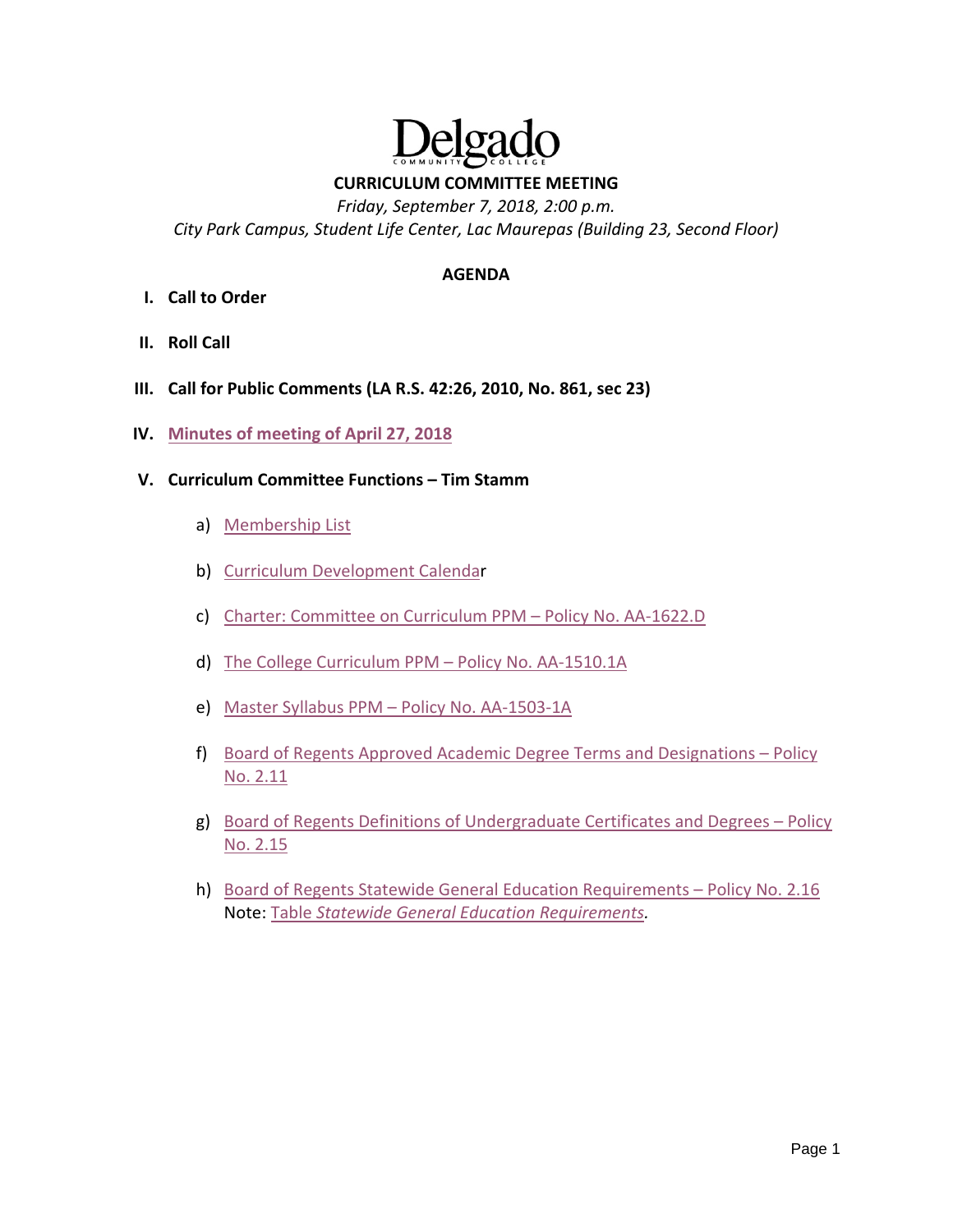# **VI. General Education / Articulation Initiatives – Tim Stamm**

- a) Northshore Technical Community College Transferrable General Education courses.
- b) Central Louisiana Technical Community College Transferrable General Education courses.
- c) Board of Regents for Louisiana Higher Education: [Transfer/Articulation Matrix](https://drive.google.com/file/d/1gJqDyBnHKXnMW0C9nFQPb1rc_E0zHQOD/view?usp=sharing) and [Common Course Catalog](https://regents.la.gov/wp-content/uploads/2018/05/CmnCrsCatalog-2018-19.pdf) for AY: 2018-2019
- d) Articulation Agreement: [Southern New Hampshire: Associate of Science in](http://docushare3.dcc.edu/docushare/dsweb/Get/Document-7121/DelgadoCommunityCollegeAssociateofScienceinBusinessAdministrationtoSouthernNewHampshireUniversityBachelorofScienceinBusinessAdministration.pdf)  [Business Administration to Bachelor of Science in Business Administration](http://docushare3.dcc.edu/docushare/dsweb/Get/Document-7121/DelgadoCommunityCollegeAssociateofScienceinBusinessAdministrationtoSouthernNewHampshireUniversityBachelorofScienceinBusinessAdministration.pdf)
- e) Articulation Agreement: [Louisiana State University Health Sciences Center at](http://docushare3.dcc.edu/docushare/dsweb/Get/Document-7162/EARN%20Agreement%20Signed%203-27-18.pdf)  [New Orleans: Associate of Science in Nursing to Bachelor of Science in Nursing](http://docushare3.dcc.edu/docushare/dsweb/Get/Document-7162/EARN%20Agreement%20Signed%203-27-18.pdf)  [EARN \(Early Admission Registered Nurse\) Program](http://docushare3.dcc.edu/docushare/dsweb/Get/Document-7162/EARN%20Agreement%20Signed%203-27-18.pdf)
- f) Articulation Agreement: [Southeastern Louisiana University: Associate of Science](http://docushare3.dcc.edu/docushare/dsweb/Get/Document-7163/DelgadoCommunityCollegeASinBusinessAdministrationtoSoutheasternLouisianaUniversityBSBusinessPrograms.pdf)  [in Business Administration to Business Programs \(Bachelor's in Accounting,](http://docushare3.dcc.edu/docushare/dsweb/Get/Document-7163/DelgadoCommunityCollegeASinBusinessAdministrationtoSoutheasternLouisianaUniversityBSBusinessPrograms.pdf)  [Business Administration, Finance, Management, Marketing, or Supply Chain](http://docushare3.dcc.edu/docushare/dsweb/Get/Document-7163/DelgadoCommunityCollegeASinBusinessAdministrationtoSoutheasternLouisianaUniversityBSBusinessPrograms.pdf)  [Management\)](http://docushare3.dcc.edu/docushare/dsweb/Get/Document-7163/DelgadoCommunityCollegeASinBusinessAdministrationtoSoutheasternLouisianaUniversityBSBusinessPrograms.pdf)

# **VII. Curriculum Operations Report – Tim Stamm**

#### **VIII. New Business**

# a) **Curriculum & Program Development/Academic Affairs/ Student Learning Outcomes**

**Addition to Catalog Program Description: 'Student Learning Outcomes' for all instructional programs.** Approval and publication of Student Learning Outcomes for all instructional programs, as approved by Curriculum Committee April 27, 2018. [Approval of standard format,](https://drive.google.com/file/d/1e0E7d6UpKD41i_m_uVio9-n4Iu6d5drw/view?usp=sharing) with goal of 100 percent completion rate during AY: 2018-2019 for publication in the 2019-2020 College Catalog.

# b) **Arts & Humanities/LATD**

**Program Revision:** Associate of Arts Louisiana Transfer Degree, with a concentration in Mass Communication. Deletion of the concentration in Mass Communication from the Associate of Arts Louisiana Transfer Degree, as coursework in Mass Communication is no longer offered at the College.

### **IX. Consent Agenda**

a) **[Allied Health/FSED](https://drive.google.com/file/d/1BHI64S4Mfh1gJWpS_tUvU4OwrUxFGaqR/view?usp=sharing)**

**Change of Program Description:** [Change the program description of the A.A.S. in](https://drive.google.com/file/d/1BHI64S4Mfh1gJWpS_tUvU4OwrUxFGaqR/view?usp=sharing)  [Funeral Service Education:](https://drive.google.com/file/d/1BHI64S4Mfh1gJWpS_tUvU4OwrUxFGaqR/view?usp=sharing) Change program accreditation agency contact information to: 922 Mantua Pike, Suite 108, Woodbury Heights, NJ 08097. Phone: (816) 233-3747. Web: www.avfse.org.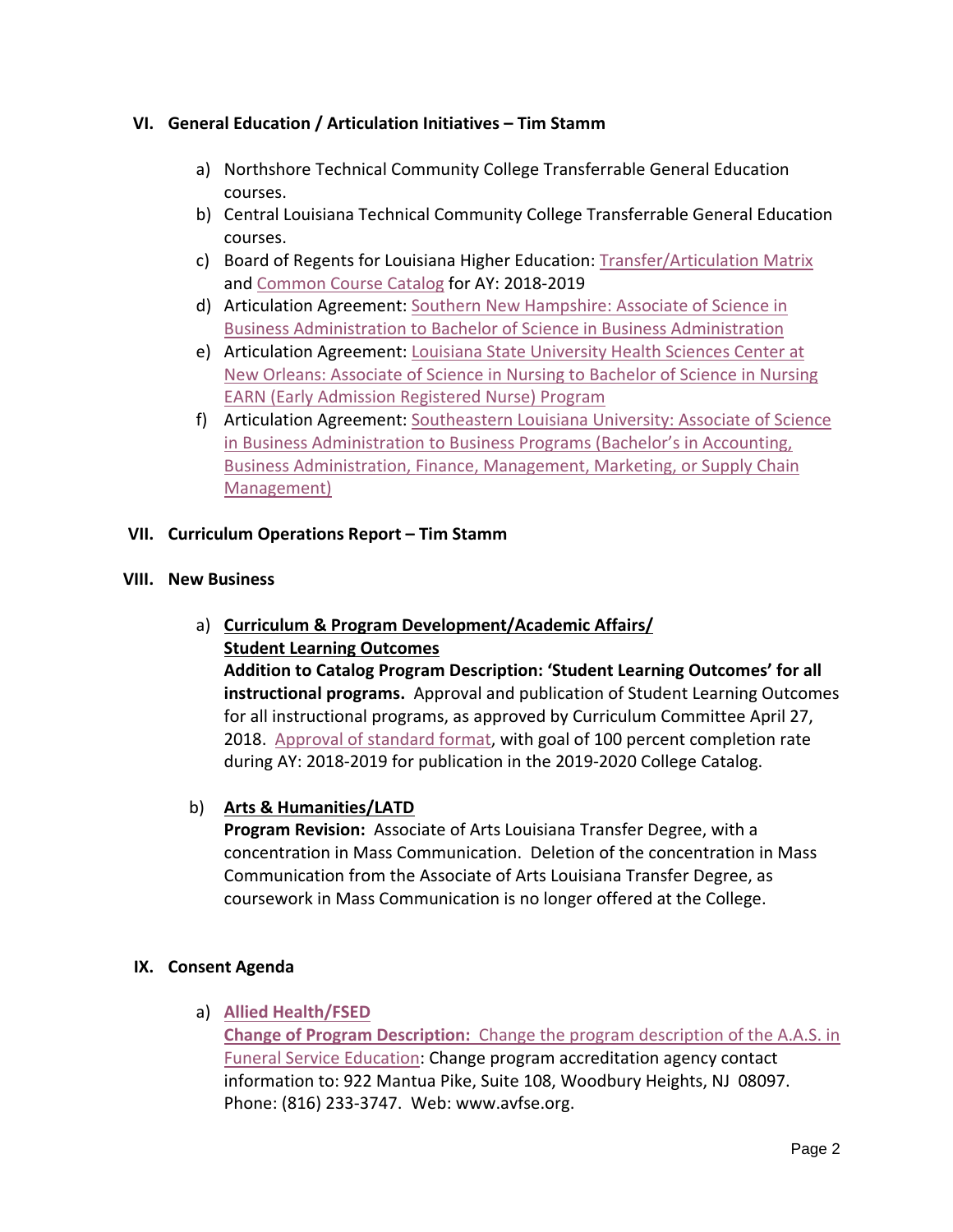- b) **Communication/CASE Course Termination:** CASE-082: Compute Applied Skills Enhancement I.
- c) **Communication/CASE Course Termination:** CASE-084: Computer Applied Skills Enhancement II.
- d) **Allied Health/DSPE Course Termination:** DSPE-101: Introduction to Direct Support Professional.
- e) **Allied Health/DSPE Course Termination:** DSPE-102: Fundamentals of Communication and Advocacy.
- f) **Allied Health/DSPE Course Termination:** DSPE-103: Teaching People with Disabilities.
- g) **Allied Health/DSPE Course Termination:** DSPE-104: Developing, Implementing, and Evaluating Individualized Support.
- h) **Technical Division/ELAP Course Termination:** ELAP-101: Basic Electricity.
- i) **Technical Division/ELAP Course Termination:** ELAP-103: Circuits, Magnetism, and Basic AC.
- j) **Technical Division/ELAP Course Termination:** ELAP-104: A.C. Theory, Meters, and Batteries.
- k) **Technical Division/ELAP Course Termination:** ELAP-107: Motors, Generators, and Alternators.
- l) **Technical Division/ELAP Course Termination:** ELAP-109: Electric Motor Control.
- m) **Technical Division/ELAP Course Termination:** ELAP-110: Electronic Circuit Analysis.
- n) **Technical Division/ELAP Course Termination:** ELAP-201: Electronic Circuit Analysis II.
- o) **Technical Division/ELAP Course Termination:** ELAP-203: Fibre Optics.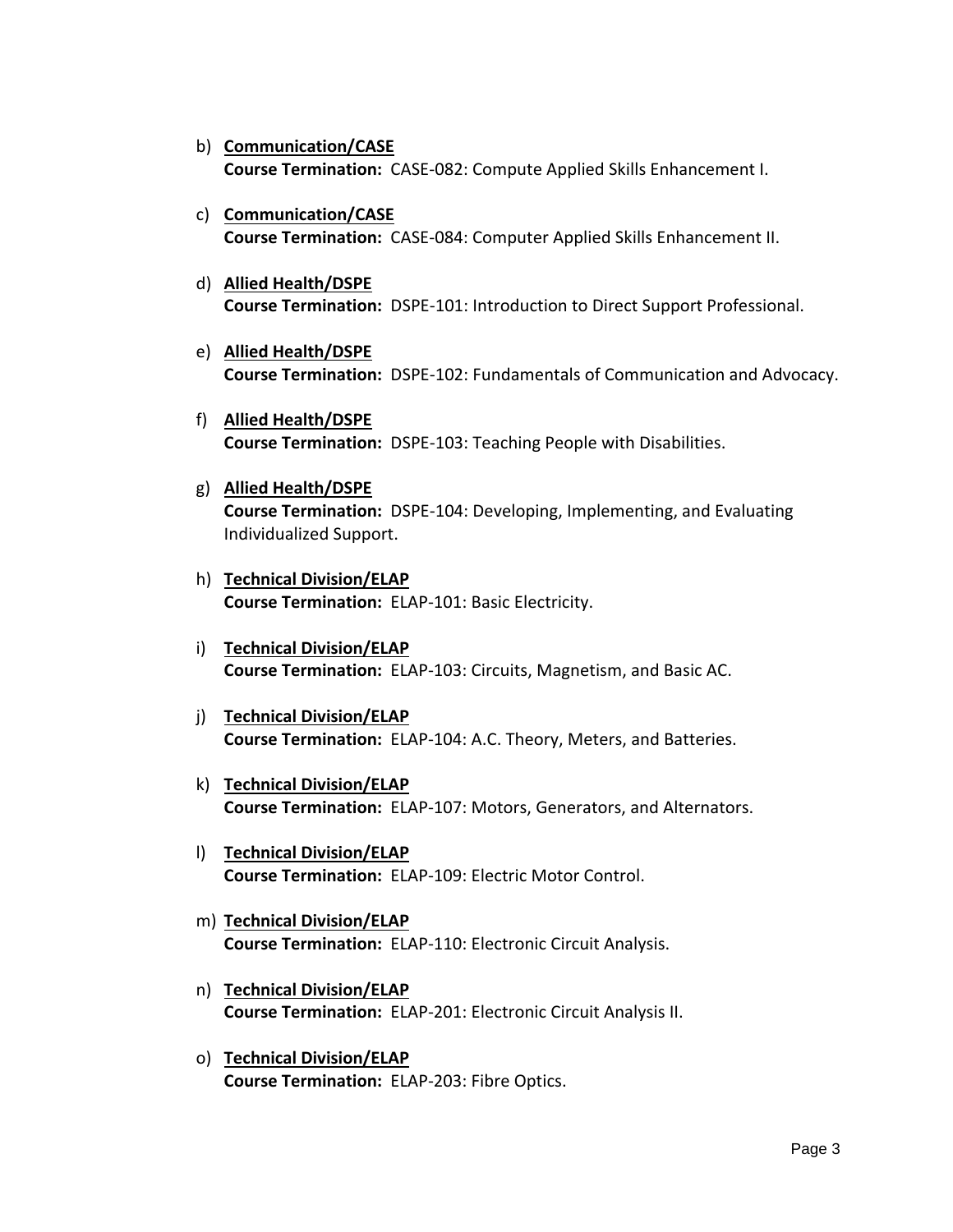- p) **Technical Division/MACH Course Termination:** MACH-108: Blueprint Reading for Machinists.
- q) **Technical Division/MACH Course Termination:** MACH-110: Machine Shop I.
- r) **Technical Division/MACH Course Termination:** MACH-115: Principles of Hydraulics.
- s) **Technical Division/MACH Course Termination:** MACH-202: Machinist Shop II.
- t) **Technical Division/MACH Course Termination:** MACH-265: Computerized Numerical Control.
- u) **Technical Division/MECH Course Termination:** MECH-107: Mechanical Drawing.
- v) **Technical Division/MECH Course Termination:** MECH-109: Metallurgy.
- w) **Technical Division/PFAP Course Termination:** PFAP-103: Blueprint Reading for Pipefitters.
- x) **Technical Division/PFAP Course Termination:** PFAP-105: Marine Pipefitting.
- y) **Technical Division/PFAP Course Termination:** PFAP-201: Marine Engineering.
- z) **Technical Division/PFAP Course Termination:** PFAP-203: Advanced Blueprint Reading for Pipefitters.
- aa) **Technical Division/PNTG Course Termination:** PNTG-103: Blueprint Reading for Painters.
- bb) **Technical Division/PNTG Course Termination:** PNTG-105: Industrial Painting.
- cc) **Technical Division/PNTG Course Termination:** PNTG-107: Surface Preparation.
- dd) **Technical Division/PNTG Course Termination:** PNTG-109: Health and Safety.